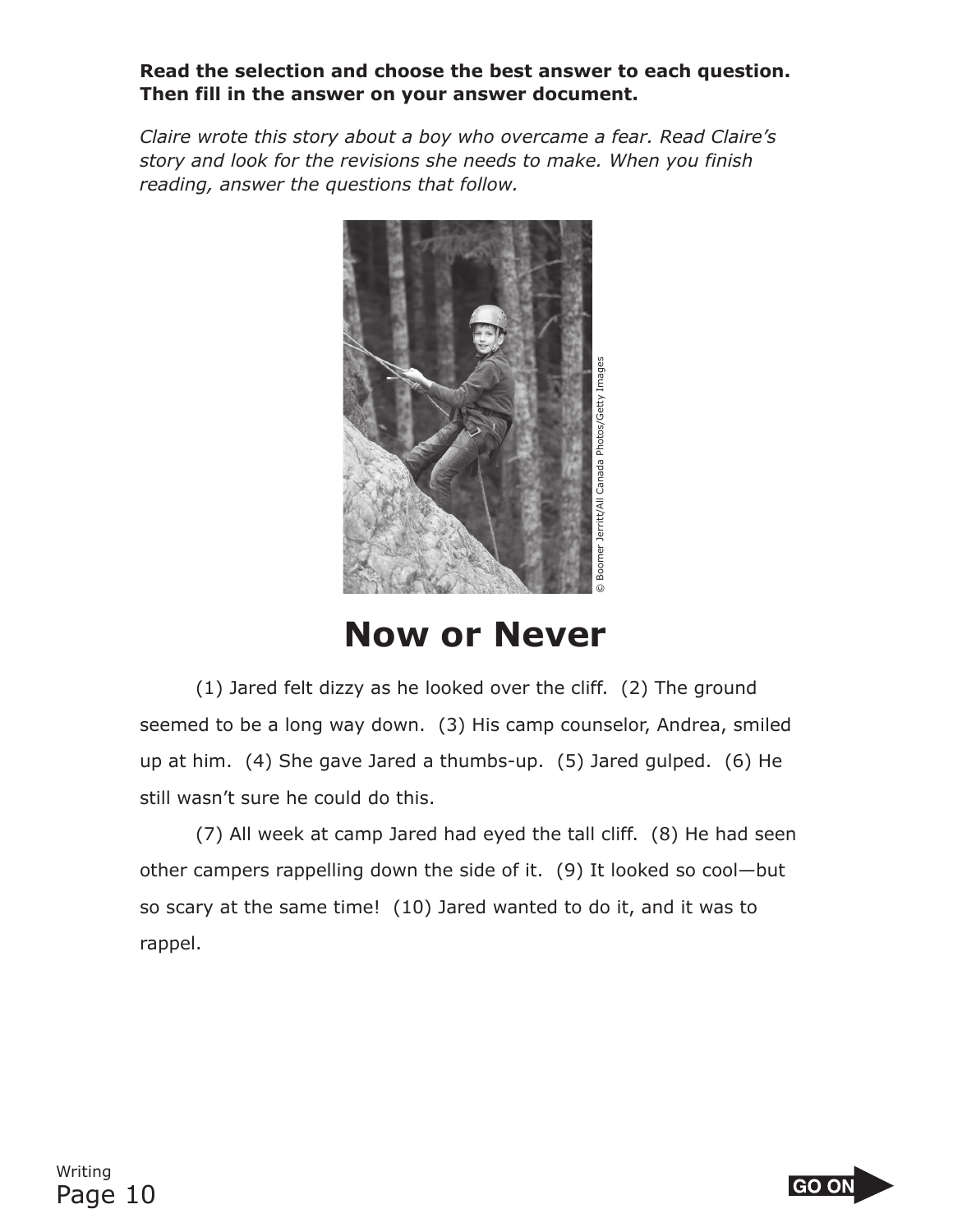(11) Now Jared was hooked up to a rope by a complicated mass of straps. (12) He was at the top of the cliff with him, saying something about how strong the rope was. (13) He explained that Jared didn't need to be afraid because the rope and straps would hold an elephant. (14) "Nice to know," Jared said. (15) At the bottom of the cliff, Andrea was also connected to the rope.

(16) It was time. (17) "Now or never," Jared thought. (18) Keeping his eyes on the counselor at the top, he slowly leaned back. (19) He felt the strong, straight rope in his hands. (20) Jared gripped it tightly and leaned out as far as he could stretch. (21) Step, step, step—his feet took turns creeping down the side of the cliff. (22) He was doing it! (23) Jared was actually rappelling! (24) He made his way steadily down. (25) A grin began to spread over his face. (26) He went faster and faster until his last step was more like a jump. (27) Jared suddenly realized that he had made it to the bottom. (28) His legs were still a bit shaky as he gave Andrea a high five. (29) But Jared knew exactly what his first words would be now that he had made it down.

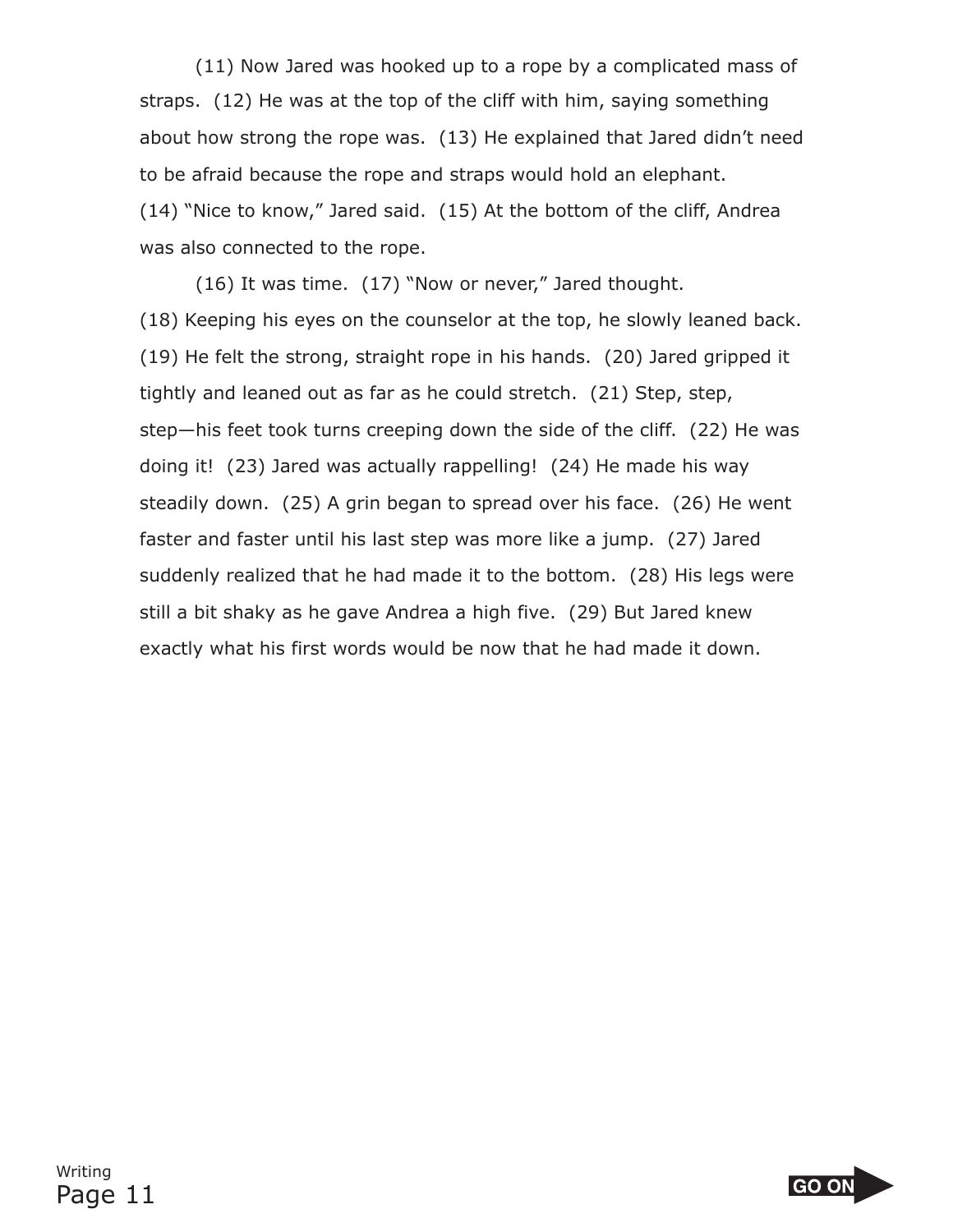- **1** Claire wants to strengthen the focus of her story. Which of the following is the **BEST** replacement for sentence 10?
	- **<sup>A</sup>** Being at camp had been a wonderful experience for Jared and the other kids.
	- **<sup>B</sup>** Jared was sometimes a little afraid to do things he had never done before.
	- **<sup>C</sup>** Today was Jared's last chance to overcome his fear and give rappelling a try.
	- **D** Even though the others had been rappelling down the side of the cliff, Jared didn't want to didn't want to.
- **2** The meaning of sentence 12 is unclear. What change can Claire make to improve the clarity of this sentence?  $\frac{1}{\sqrt{2}}$ 
	- **<sup>F</sup>** Change *He* to **Another counselor**
	- **<sup>G</sup>** Change *cliff* to **spot**
	- **<sup>H</sup>** Change *him* to **them**
	- **<sup>J</sup>** Change *the rope* to **it**

- **3** Which of these sentences can **BEST** follow and support sentence 15?
	- **A** She would help keep the rope tight and make sure Jared was safe coming down. down.
	- **B** Andrea had been such a good friend, and looking down at her right now made Jared think of all the fun they had had. Jared think of all the fun they had had.
	- **C** Jared was feeling great and stepped back from the cliff to look around at all the beautiful scenery. the beautiful scenery.
	- **D** Andrea was right there, connected to the rope that Jared was connected to at the bottom of the cliff. the bottom of the cliff.